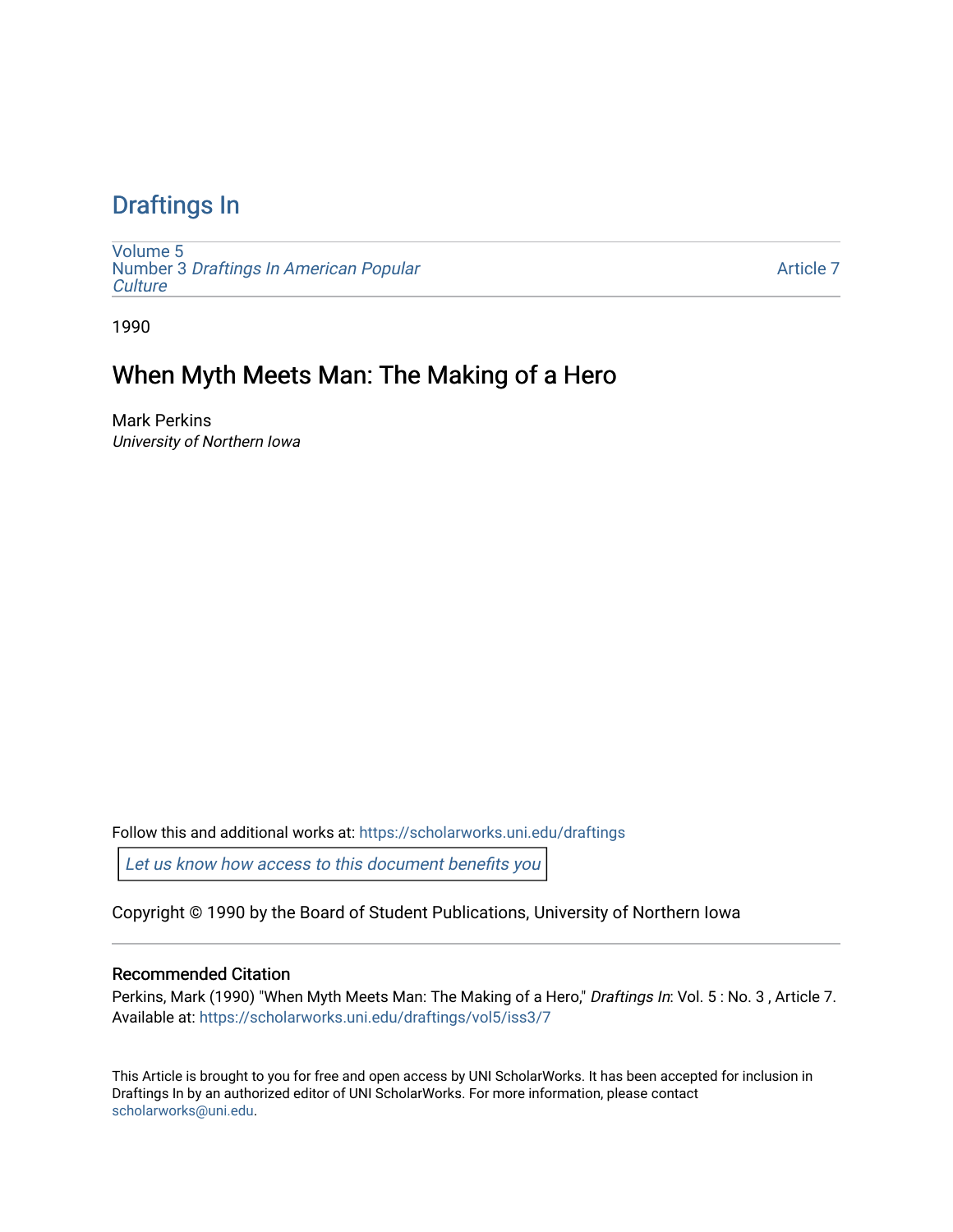# **When Myth Meets Man: The Making of a Hero\***

by Mark Perkins

*God made man, but Colonel Colt made them equal. Anonymous* 

#### **The Scenario**

The Myth awakes and glides silently from its dark abode. Moving effortlessly through the night, it descends on a sleeping cowboy. The Myth sinks into the man and a Hero is born.

A tall stranger rides into town. At his approach mothers move their children indoors and storekeepers close their shops. He stops before the only saloon in town and dismounts. His spurs jingle in the stillness of the street as he ascends the pair of steps to the board sidewalk. All conversation is stilled when he pushes wide the swinging doors of the saloon. A pair of menacing toughs lounging at the bar take a special interest in the stranger. A look is exchanged between the pair and hands blur toward low-slung revolvers. Gunfire rips through the saloon, shattering the silence.

Pulling his hat low over his eyes, the stranger mounts his horse. He turns his mount toward the setting sun and rides slowly out of town. Behind him he leaves a pair of dead outlaws and a town free of fear.

#### **The Myth**

*"Heroism feels and never reasons and therefore* is *always right."* 

*Ralph Waldo Emerson* 

Being a Hero can be a dirty job, but it is not all dusty saloons, back alleys, and dismal swamps. To be a Hero, there are three things you must learn. First, you must express the proper morals; second, you

**\*WARNING:** Much of this essay has sexist overtones because the type of Hero described here is universally male and subscribes to all of the stereotypically male attitudes.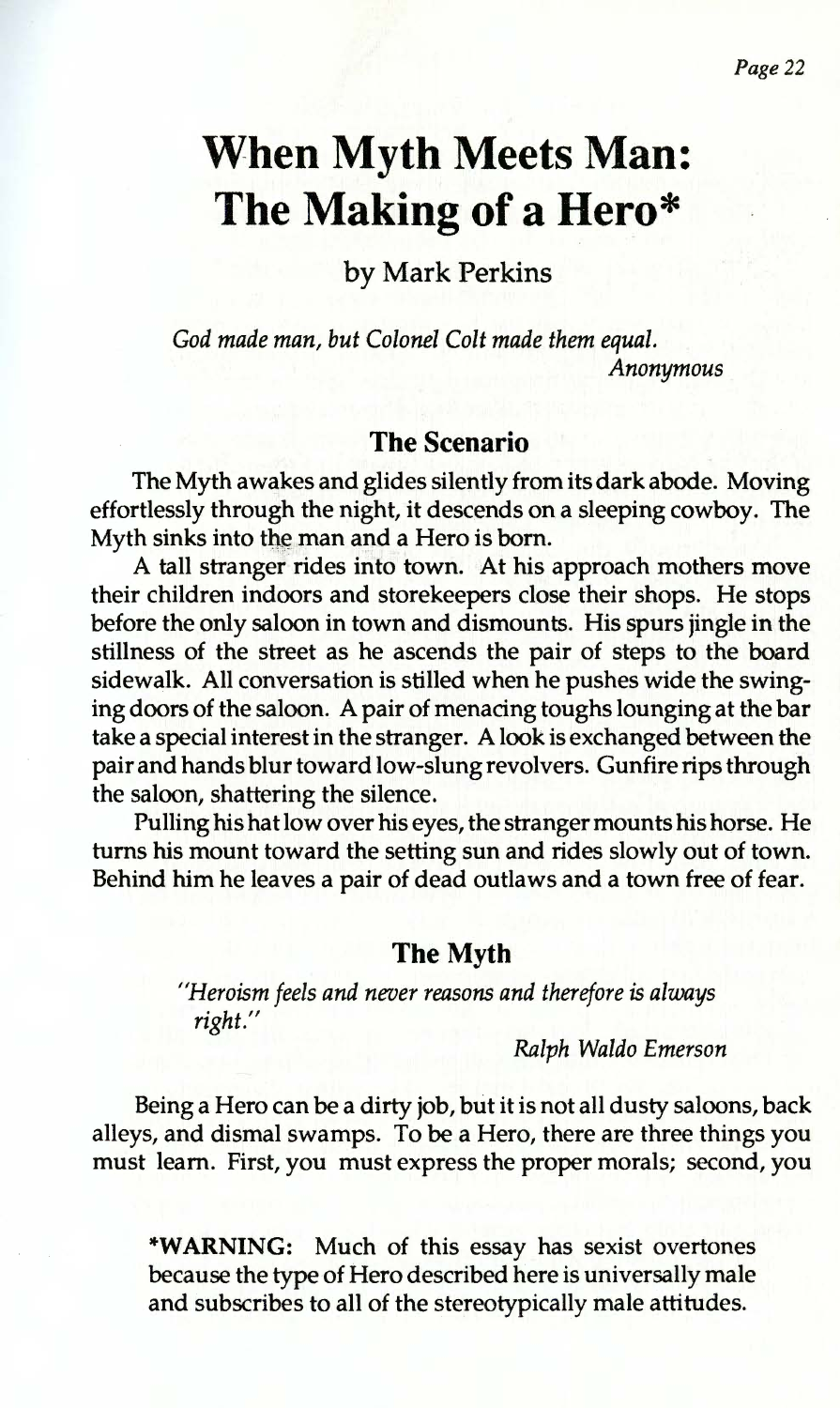must obtain a gun and learn to use it; and finally, you must be the best at whatever you do. Having keen eyesight, a strong stomach, and <sup>a</sup> good hat are bonuses which make life a little easier.

Of the "Big Three," seizing the moral high ground is of utmost importance. As long as your mission is a moral one, you can bend, break, or rampage across the law, human rights, or international relations without fear of retribution. In fact, a moral mission will pu<sup>t</sup> all right-thinking people firmly on your side. This sea of public suppor<sup>t</sup> will allow you, in any way you see fit, to thwart evil cattle barons, track down the vilest of criminal scum, or defend America against the hordes of Heathen Nations who stand ready to unleash a torrent of destruction upon her shores. The moral nature of your mission can also pave your way to public acclaim and great personal glory.

Unfortunately, this road is, more often than not, paved with lead rather than gold. That's why you, as a Hero, must have a gun. The choice of portable personal protection is left up to the individual, but some things must be taken into consideration. You must choose a firearm with which you can be comfortable, which means it should fit both your environment and your needs. Fitting into your environment is the easier of the two requirements, as all you need to do is make <sup>a</sup> careful selection at your local gun emporium. Just remember, a bazooka may pack more punch, but a Saturday Night Special is a lot easier to conceal in the waste--or is it waist?--band of your pants.

Impact, however, is vital in choosing a firearm. You must be aware of the effect your firearm is going to have on those you unleash it upon. Visual stimuli is a very effective deterrent to wrongdoers. For this reason, a .44 Magnum is going to have more of an impact on the average street punk than a Ronko Pocket Pervert Pulverizer will. The mere sight of the first will cause extreme terror while the latter only inspires laugher.

Finding a weapon which fits your needs is somewhat more difficult. You must remember that you will be living with that weapon for the rest of your life. You'll eat with it and sleep with it. Eventually you'll begin to talk to it and finally come to love it, which is why most Heroes are loners. After all, a woman can keep you warm at night, but a gun will keep the chill of death from your bones.

Being able to handle your chosen weapon in an emergency, or just for fun, is an entry level requirement of Herodom. You should practice until you can blast the left wing off an albino mosquito in a blizzard. This may seem extreme, but it's going to be hard to impress your partner if you can't shoot "smily faces" into the anatomy of perpetrators at fifty paces.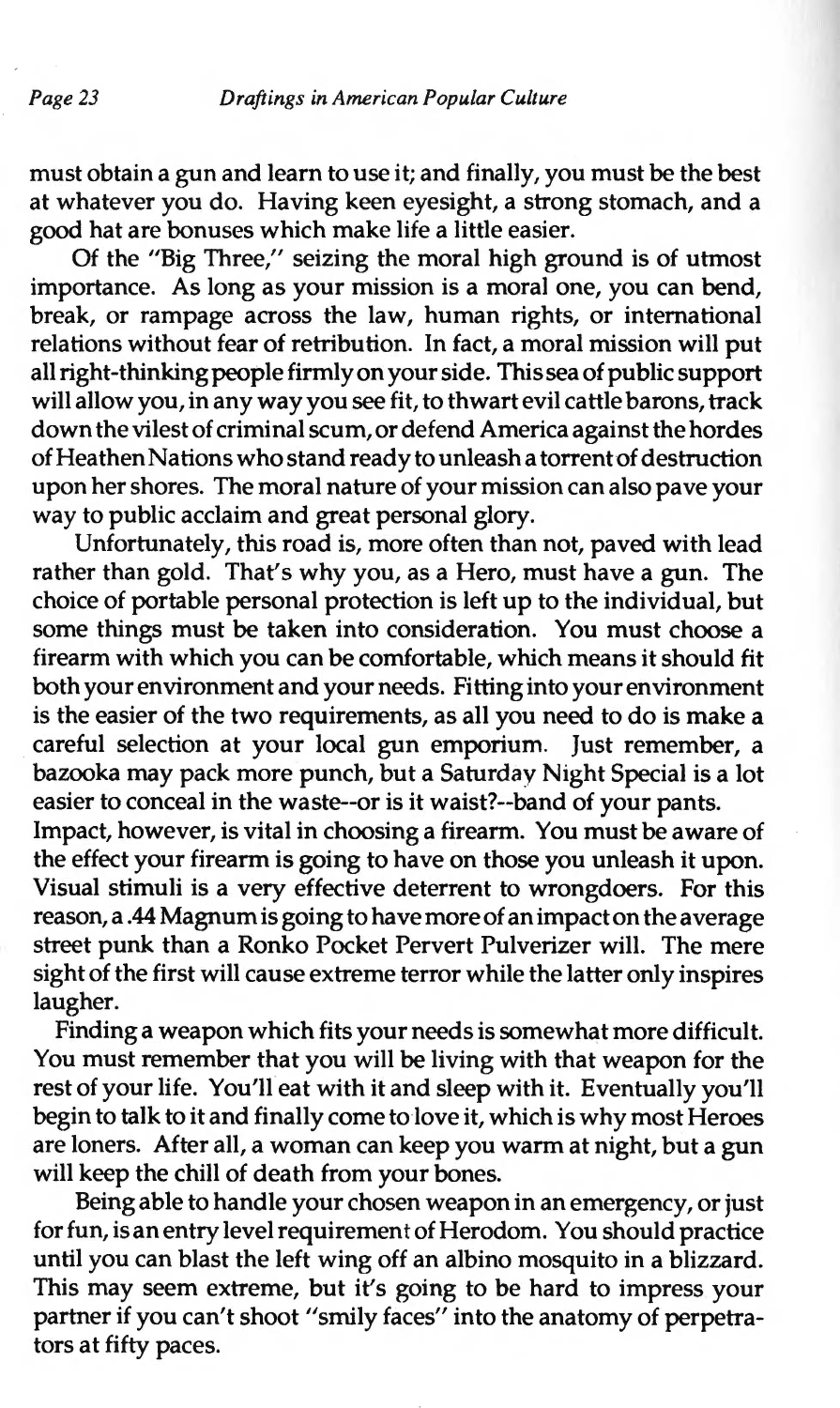Expertise in the care and feeding of firearms is not all that must be mastered in order to be a Hero. You must also be able to speak the language of the street. You must know whom to bribe and whom to threaten; be able to handle a horse or a woman with equal ease; in a nutshell, you must be the best.

Being the best means that no one "out there" is better than you are. You are the fastest gun in the West, the most hardbitten detective ever, or the superest of the super soldiers. You're invincible. Mere bullets are not enough to bring you down, or even to hold your interest for more than a minute. Your friends can leave you alone, in a full body cast, with no ammunition, and night closing in, and you can still rack up a triple digit body count. You can be drunk, drugged, beat up, and shot twice in less than an hour and still solve the crime of the century. No force on earth can stand in your way when you're the best. And if you are not, pick out your casket now 'cause the baddies play hardball too.

Being a Hero isn't easy, but some things make keeping America safe for Mom, apple pie, and Chevrolet an easy task. Keen eyesight is one of those things. It allows you, the observant Hero, to spot those among the population who wish to do you bodily harm. It is also good for spotting discount ammo, something that is important to the Hero who uses a weapon capable of firing a million rounds a minute. Possessing a strong stomach is also a bonus. It allows you to consume the beef jerky, C-rations, or stale coffee and cold doughnuts on which Heroes feed, and to touch off those rather messy explosions which are such an effective form of "vermin" control without turning that unheroic shade of green.

The last and most important of the bonus qualities is a good hat. The hat is the Hero's good luck charm, which must always be retrieved when dropped, no matter what the cost. The retrieval wastes precious seconds which allows you to arrive in the "nick of time" to make the heroic rescue, instead of just "in time," which isn't nearly as dramatic. The hat is also the badge of your office. Every good Hero has some form of headgear which acts as a sacred totem.

## **Analyzing the Myth**

There is more, however, that is sacred about a Hero than his hat. Every part of the myth--the morality, the power of life and death the Hero wields, and his ability to succeed--is what elevates him to demigod status. The basing of his mission in the morals of the majority make the Hero likable (Jones 55). Men who kill and destroy for pleasure are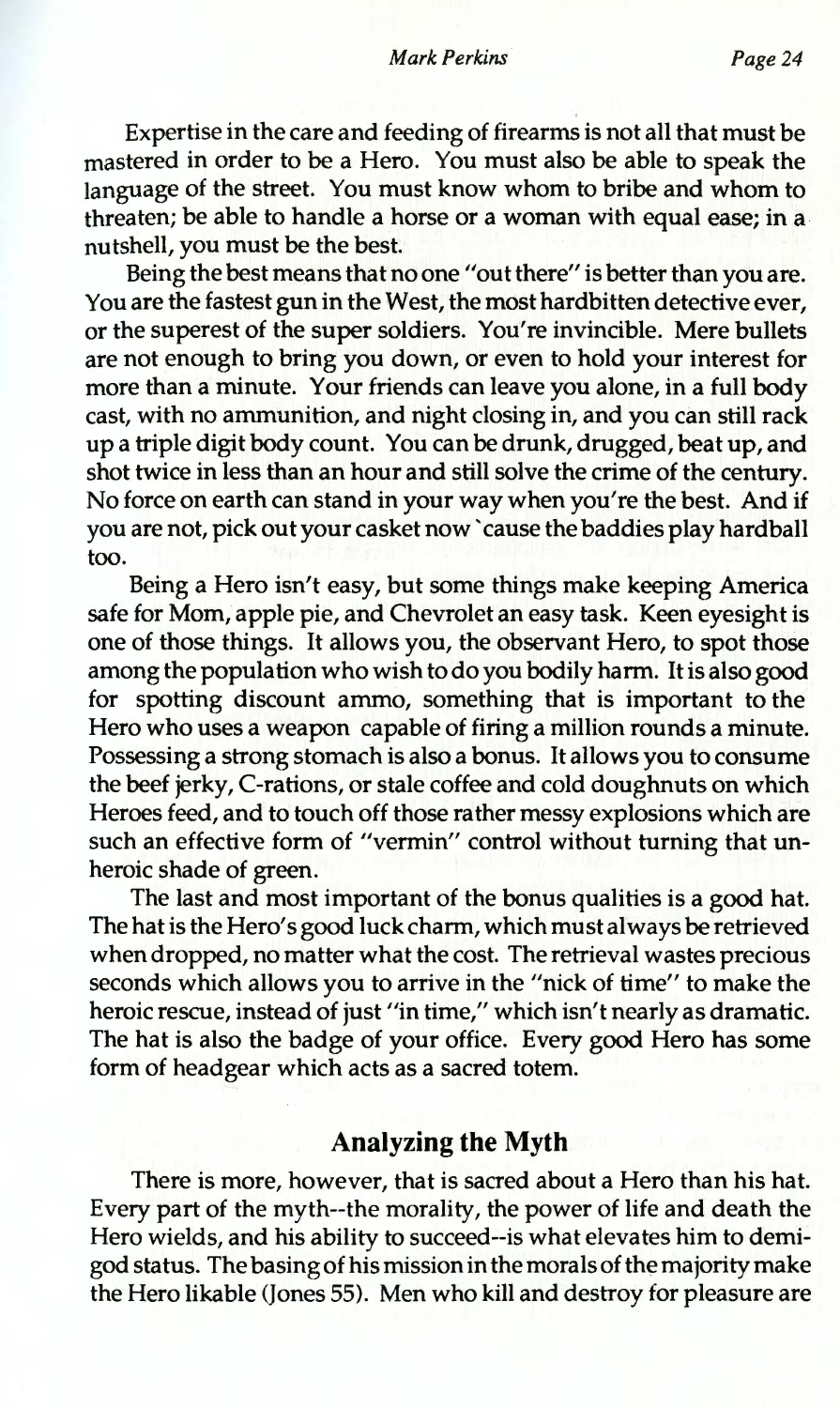branded "psychotic" while those who do it "to bring a criminal to justice" are called Heroes. The criminal need not even survive in order to be judged. In fact, it is better if he does not, because he could be acquitted and go on to commit even more mayhem. It is much easier for the Hero to judge him guilty and carry out the sentence.

Along with the authority to judge must go the power to execute. For this reason, the Hero carries death strapped to his leg, or under his arm, or in his hands. Death must also ride in his head because no Hero can shrink from pulling the trigger when it is time for the sentence to be carried out. In order to be a Hero, he has to be ready to take a life, but in keeping with THE MISSION, only to protect a life.

In order to be trusted with the power to judge and execute, the Hero must be an exceptional individual. He needs to be able to survive in the most hostile of environments, among people who want him dead. He must decide who lives and who dies in an instant, by his hand and by those of others. He has to be successful or die trying; he must never fail. He is not allowed failure because, as an American Hero, he is an embodiment of popular American values which stipulate that failure is not to be tolerated.

The American Hero also embodies a type of independence which goes beyond what is acceptable for "polite" society. Part of his character is based in the savage nature of man which excludes him from civilization (Cawelti 47). He walks the line between civilization and the barbarians, the outlaws, the criminals, and the Enemy. He is accepted fully by neither group and is therefore a loner. The Hero needs no one because of the savage skills he possesses. He is perfectly capable of defending himself and prefers to do so rather than be restrained by society. He chooses the wilderness which exists beyond society, whether it is an actual wilderness or a lifestyle which puts him beyond the constraints of civilization (Cawelti 55).

Part of the Hero's separation from society is his alienation from women. The Hero's savage nature clashes with the more domesticated nature of the woman, causing a rift of nearly insurmountable size (Cawelti 61). He can not give up his savage lifestyle for her civilized existence and she can not change hers to be able to participate in his. Love, when it does strike, is dealt with as any other foe would be. The Hero simply grits his teeth and continues on his way, or succumbs and hangs up his gun.

The type of American Hero described here is a living Myth. It is an entity that possesses a life and vitality all its own. It is shaped by the ideals of the American people, drawing its current identity from the culture which created it. The name and face of the man who wears the